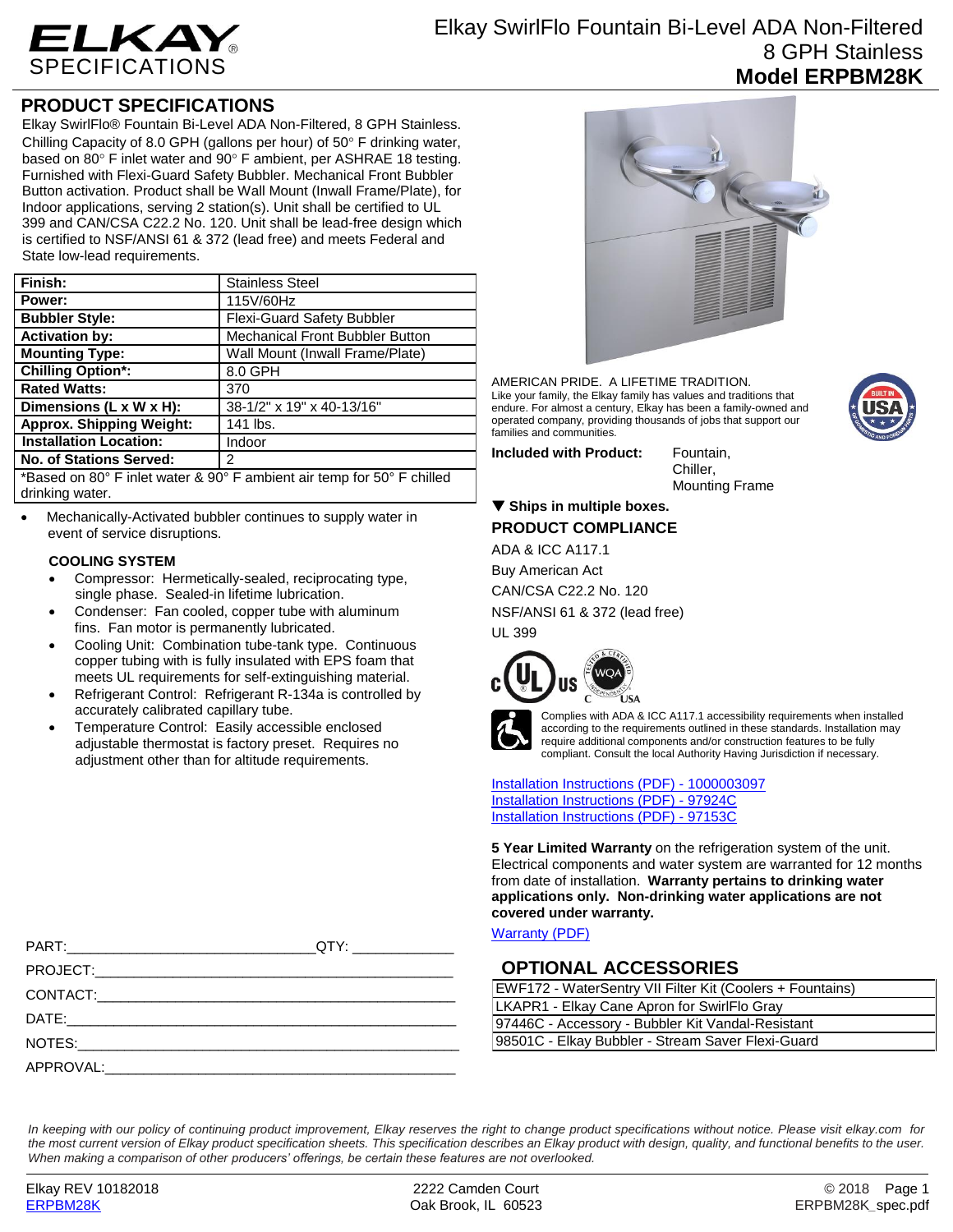

*In keeping with our policy of continuing product improvement, Elkay reserves the right to change product specifications without notice. Please visit elkay.com for the most current version of Elkay product specification sheets. This specification describes an Elkay product with design, quality, and functional benefits to the user. When making a comparison of other producers' offerings, be certain these features are not overlooked.*